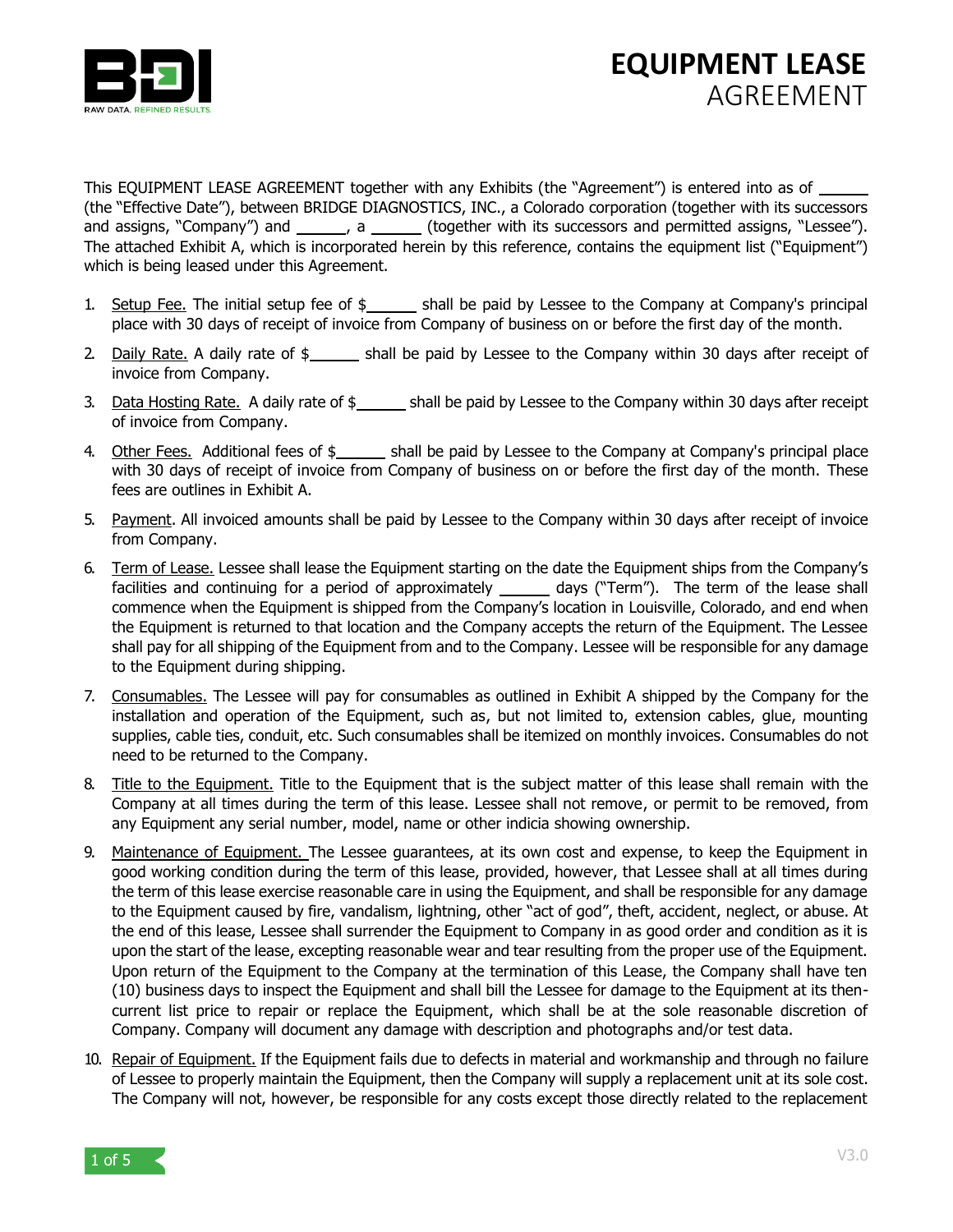

of the Equipment. The costs not covered by the Company may include, but are not limited to, project costs such as installation labor, traffic control, or access to the installation site.

- 11. Lightning Damage. The Company takes standard precautions to protect the Equipment from damage by lightning when the Company installs Equipment. In the event that the Lessee installs the Equipment, it is strongly recommended by the Company that Lessee take similar precautions. However, the Company is not responsible for damage done to the Equipment by lightning.
- 12. Insurance. During the entire Agreement Term with respect to Equipment and until such Equipment is returned to Company in accordance with this Agreement, Lessee shall maintain, at its own expense:

Property Insurance covering the Equipment for any physical loss or damage to the Equipment (or any portion thereof), including loss or damage caused, in whole or in part, by fire, water, wind, collapse, theft, vandalism, malicious mischief, collision, and other risks normally included in extended property coverage in an amount of the full replacement cost of the Equipment in Exhibit A;

All insurance specified in herein shall be maintained with responsible insurance companies of recognized standing qualified to conduct business in the states where the Equipment is or will be located, and shall provide that the coverage thereunder may not be canceled without providing thirty (30) days prior written notice to Company and Lessee. If Lessee fails to procure, maintain, or renew the insurance, Company may, but is not obligated to, obtain insurance for Lessee and for the account of Lessee without prejudice to any other rights that Company may have, and invoice Lessee as described herein. Payment shall be made in such circumstances as required herein.

Lessee hereby appoints Company as attorney-in-fact with power and authority to do all things necessary or advisable, including without limitation, making claims, receiving payments and endorsing documents, checks, or drafts to secure payments under any policy of insurance required under this Agreement.

- 13. Indemnity, Lessee assumes all risk and liability for the loss of or damage to the Equipment, for the death of or injury to any person or property of another, and for all other risks and liabilities arising from the use, operation, condition, possession, or storage of the leased Equipment. Nothing in this Agreement shall authorize Lessee or any other person to operate any of the Equipment so as to impose any liability or other obligation on Company. Lessee shall indemnify, defend, and hold harmless Company, its agents, and employees from all claims, loss, or damage Company may sustain arising out of Lessee's operation of the Equipment including, without limitation, the following:
	- (i) The loss of or damage to any of the leased Equipment for any cause;
	- (ii) The injury to or death of any person including but not limited to agents or employees of the Lessee;

(iii) Damage to any property arising from the use, possession, selection, delivery, return, condition, or operation of any leased Equipment; or

The indemnities contained in Section of this Agreement shall continue in full force and effect, notwithstanding the termination of this Agreement. Lessee shall reimburse Company for all expenses, losses, liabilities, fines, penalties, and claims of every type, including reasonable attorneys' fees, imposed on or incurred by Company because of Lessee's operation of the leased Equipment. Lessee shall also pay simple interest at a rate of one percent (1.0%) per month from the day payment is made by Company through the day Company is reimbursed by Lessee. Lessee's obligation to indemnify and hold harmless does not extend to any damages that arise solely out of the gross negligence or willful misconduct of Company.

14. Live Hosted Monitoring Service. In cases where the Company has installed and configured the Live Hosted Monitoring Service (the "Service") on the Equipment, the Lessee agrees to respond to any alarms received, and to review the data provided by the Service to ensure that all data is being recorded and stored. The Company

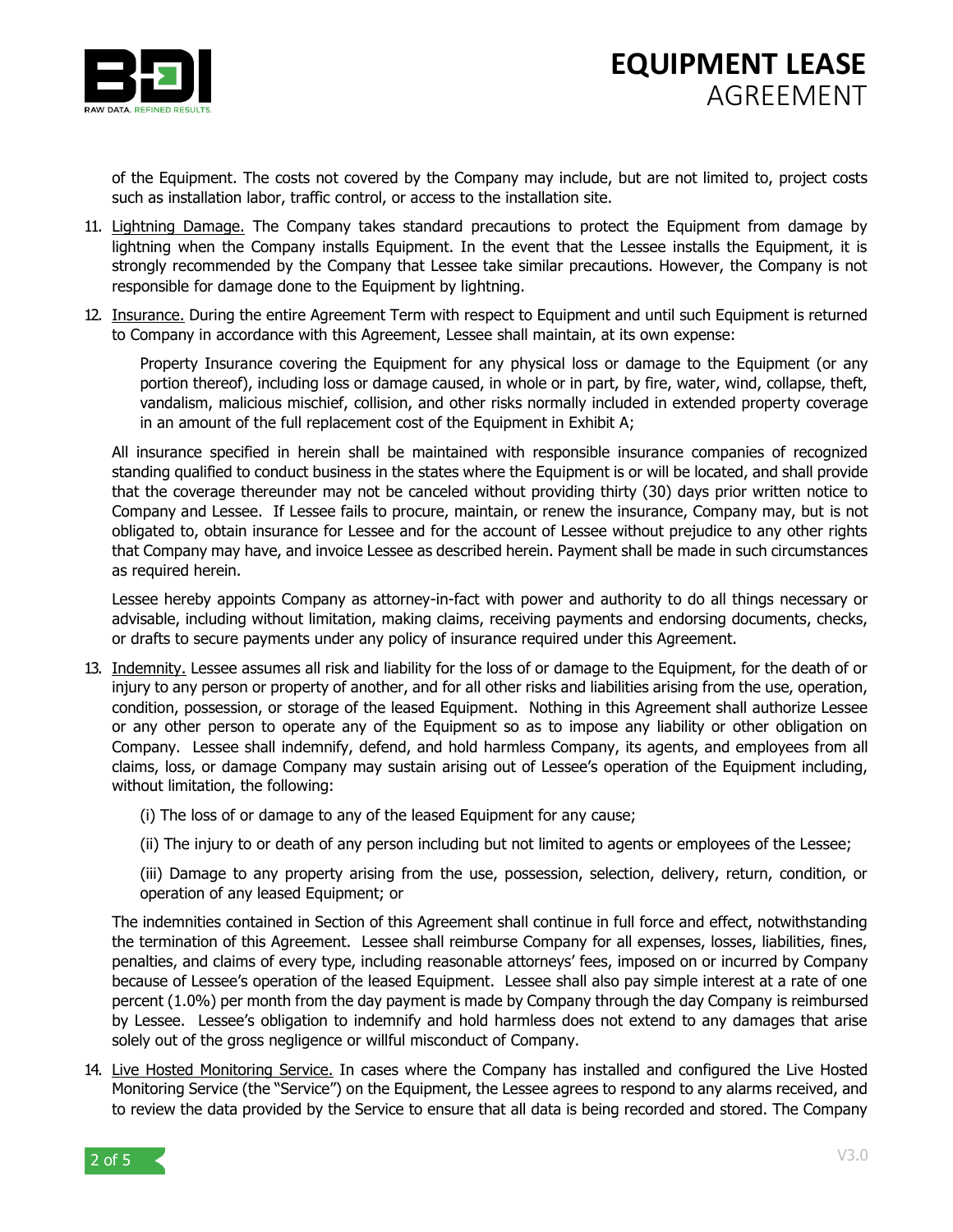

## **EQUIPMENT LEASE** AGREEMENT

is not responsible for ensuring continual data collection after the initial setup. The Lessee will promptly report to the Company any failure of the Service to deliver or store data or other problem with the Service. The Company will promptly respond to any such report and use its best efforts to restore full functionality to the Service. In no event shall the Company be liable for any damages caused by any failure of the Service.

- 15. Personal Property. The Equipment is, and shall at all times remain personal property, notwithstanding that it may be attached to real property or to a structure on real property.
- 16. Lessee's Right to Possession. Lessee shall have the right to retain possession of the leased Equipment only so long as Lessee shall not be in default under this lease. Punctuality in the payment of the rent shall be deemed to be the essence of this lease.
- 17. Default by Lessee. If Lessee is, at any time, in default in punctually paying any rent due, or if Lessee should breach any other term of this lease, then the Company shall have the right to retake immediate possession of the Equipment and for such a purpose Company may enter upon any premises where the Equipment is installed, with or without notice of its intention to retake the Equipment. In the event that Lessee fails to make payment due under this lease, or is otherwise in breach of this lease, the Company shall give Lessee written notice of such breach and the Lessee shall have ten (10) days from such notice to make payment in full or otherwise cure the breach. In the event that the Lessee fails cure the breach, the Company may retrieve the Equipment and bill Lessee for all costs associated with such retrieval. The Company can terminate Live Monitoring Service in the event of non-payment of rent. The Company will notify Lessee prior to service termination.
- 18. Termination of Lease. Upon Company's retaking possession of the Equipment as a result of a default of this lease by Lessee, this lease shall terminate without prejudice to any right or claim for arrears of rent, if any, or on account of any other breach of this lease.
- 19. Non-Waiver. The waiver of breach of any term or condition of this lease shall not be deemed to constitute the waiver of any other breach of the same or any other term or condition.
- 20. Attorneys' Fees. In the event of any action filed in relation to this lease, Lessee, in addition to all other sums that Lessee might be called on to pay, will pay to Company a reasonable sum for Company's attorneys' fees.
- 21. Applicable Law. This lease shall be governed by and construed under the laws of the State of Colorado. The parties to this lease hereby submit and consent to the exclusive jurisdiction and venue of the state and federal courts located in Boulder County, Colorado; Boulder, Colorado; and Denver, Colorado in any action related to this lease.
- 22. Lease as Entire Agreement; Severability. This lease embodies the entire agreement between the parties. It may not be modified or terminated except as provided in this lease or by other written agreement between the parties. If any provision is invalid, it shall be considered deleted from this lease, and shall not invalidate the remaining provisions of this lease.
- 23. Authority. The undersigned representative of the Lessee represents and warrants that he or she is duly authorized to enter into this lease on behalf of the Lessee.
- 24. No Warranty. The Lessee accepts the Equipment "as-is", and THE COMPANY MAKES NO WARRANTY, EXPRESS OR IMPLIED, INCLUDING, WITHOUT LIMITATION, WARRANTY OF NON-INFRINGEMENT, WARRANTY OF MERCHANTABILITY, AND WARRANTY OF FITNESS FOR A PARTICULAR PURPOSE.
- 25. Waiver of Consequential Damages. Company shall not, in any event, be liable, either in contract or in tort, for any consequential, incidental, indirect, special or punitive damages, including but not limited to loss of revenue, whether or not such losses are foreseeable or unforeseeable.

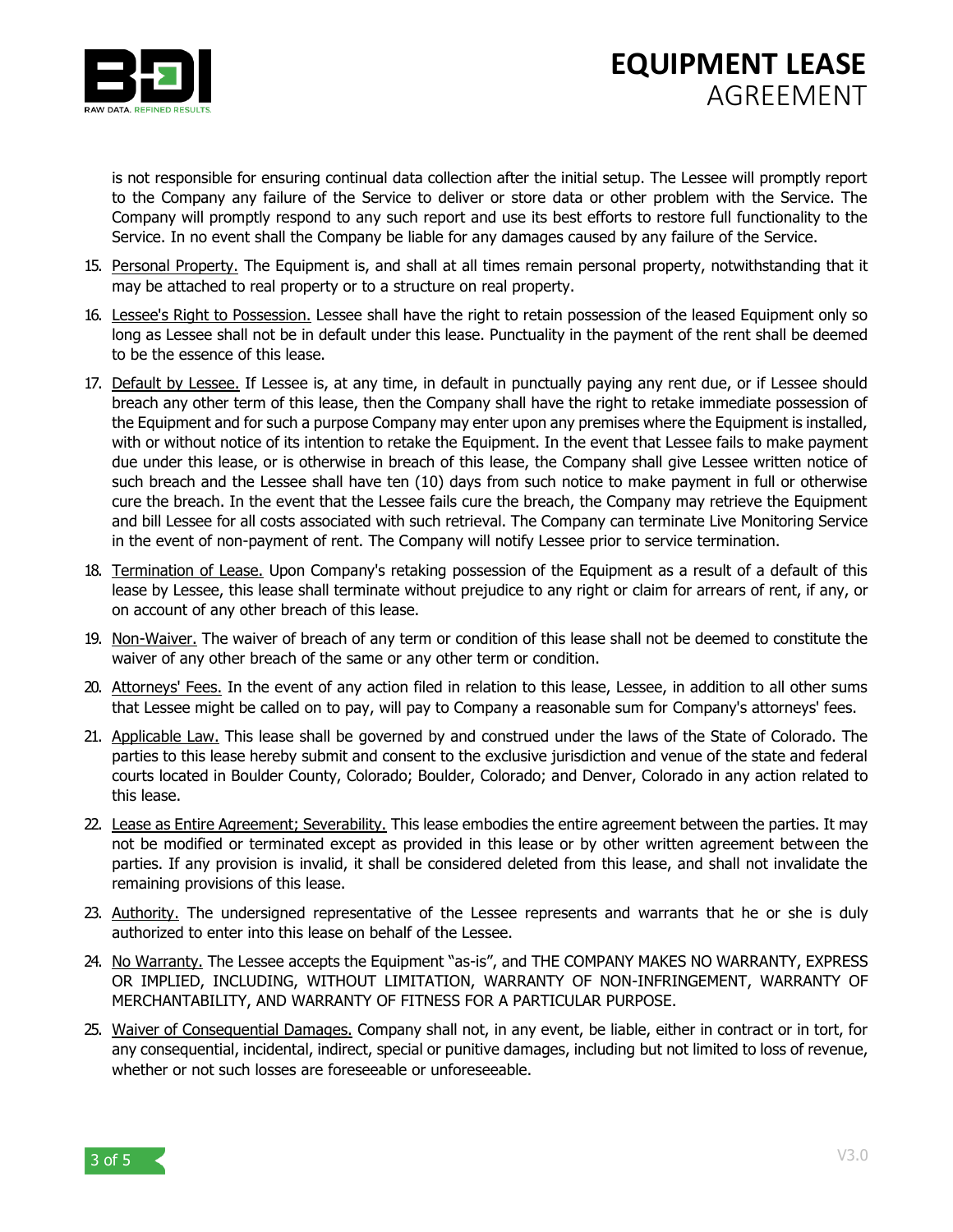



## **IN WITNESS OF OUR AGREEMENTS**, the Company and the Lessee have executed this Agreement on the date(s) indicated below.

| Company:<br>Bridge Diagnostics, Inc. | The Lessee:           |
|--------------------------------------|-----------------------|
|                                      |                       |
| Name:______                          | Name: ______          |
| Title:______                         | Title:_____           |
| Date: $\_\_$                         | Date: $\_\_\_\_\_\_\$ |